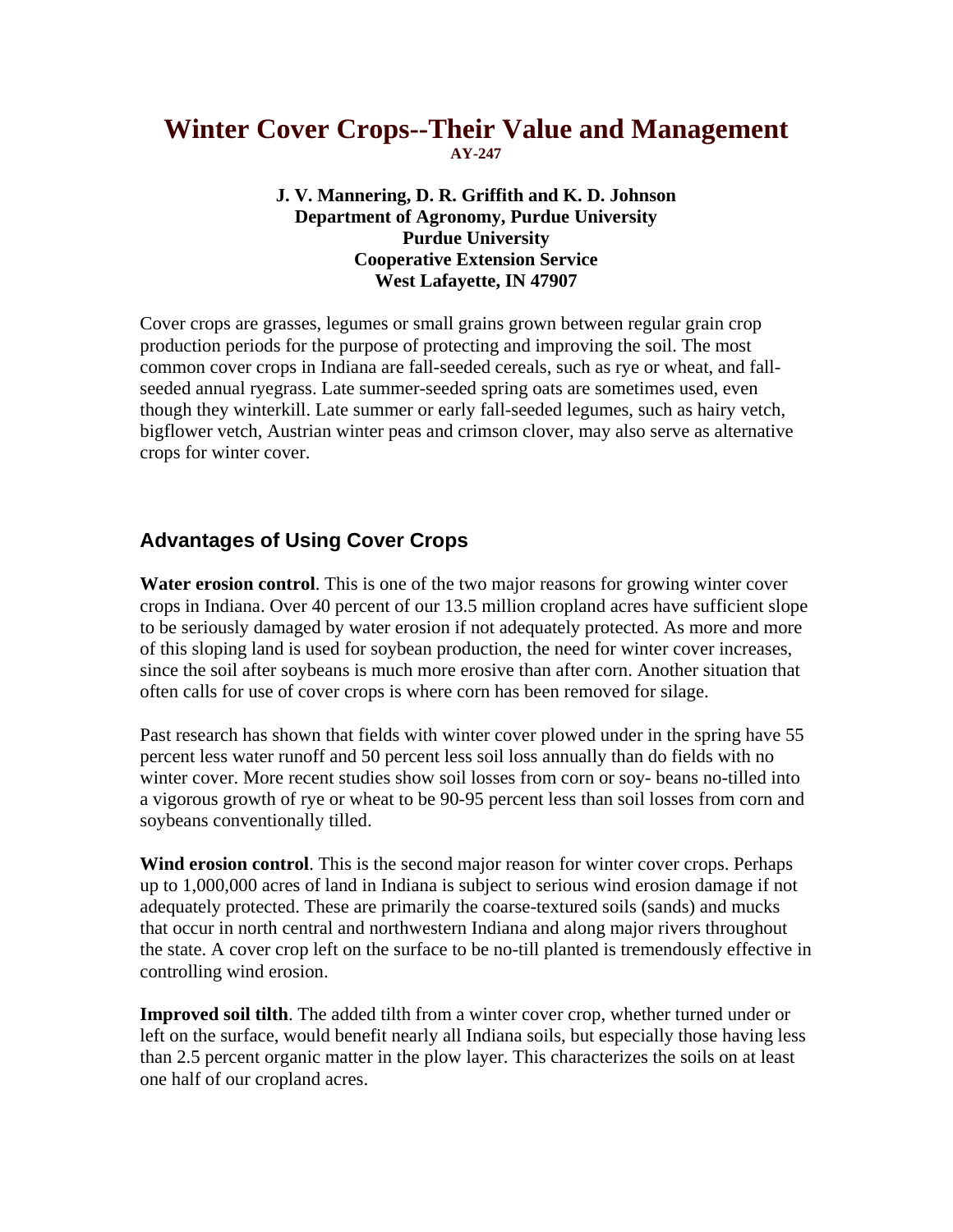**Improved crop yield**. In recent Kentucky experiments, winter cover used with no-till planting markedly increased corn yield. For instance, 3-year average continuous corn yields were 8 bushels per acre greater when planted into a winter cover of rye and 25 bushels per acre greater when planted into hairy vetch than yields from plots without winter cover. The significantly higher yield in the hairy vetch cover plots was due primarily to the extra nitrogen (N) that this legume provides. All plots in the experiments had received 88 pounds of fertilizer N.

It should be pointed out that only the extreme southern portion of Indiana could expect to get as much response from N supplied by hairy vetch. The shorter growing season in the central and northern regions would not permit that amount of growth and N-fixation.

**Other advantages**. Cover crops recycle nutrients that might otherwise be lost to leaching during the winter and spring. Also, cover crops used in no-till production of corn or soybeans provide an excellent surface mulch after being killed with a contact herbicide; the mulch not only reduces soil erosion, but also slows evaporation of soil moisture, increases infiltration of rainfall, increases soil organic matter and aids in control of annual weeds. Additionally, cover crops can often be grazed by ruminant animals in the early spring before row crops are planted.

# **Selecting Cover Crops**

Cereals like rye or wheat are the most popular cover crops in Indiana for a number of reasons. They are easy to establish and fast growing; seed is readily available and relatively inexpensive. Legumes, on the other hand, do not provide cover as rapidly, but they do supply some nitrogen that can be used by a spring-seeded corn crop.

Be sure to select a cover crop type and variety that is adapted to your section of the state. Hairy vetch, for instance, is better adapted in the southern part of Indiana because of its slow, early growth. In selecting a wheat variety, Hessian fly resistance and growth potential should be taken into account. One of the better soft red winter wheats for use as a cover crop is Auburn, because of its fall growth potential.

Weigh the relative importance of the above factors in choosing the "right" cover.

### **Seeding Cover Crops**

**Small grains**. There are two recommended methods for seeding a winter rye or wheat cover crop: (1) into standing corn or soybeans in late summer (late August), broadcast the seed with an airplane or helicopter at a rate of 2-3 bushels per acre; or (2) after corn or soybean harvest, disk lightly, fertilize (if needed), and broadcast or drill the seed at a rate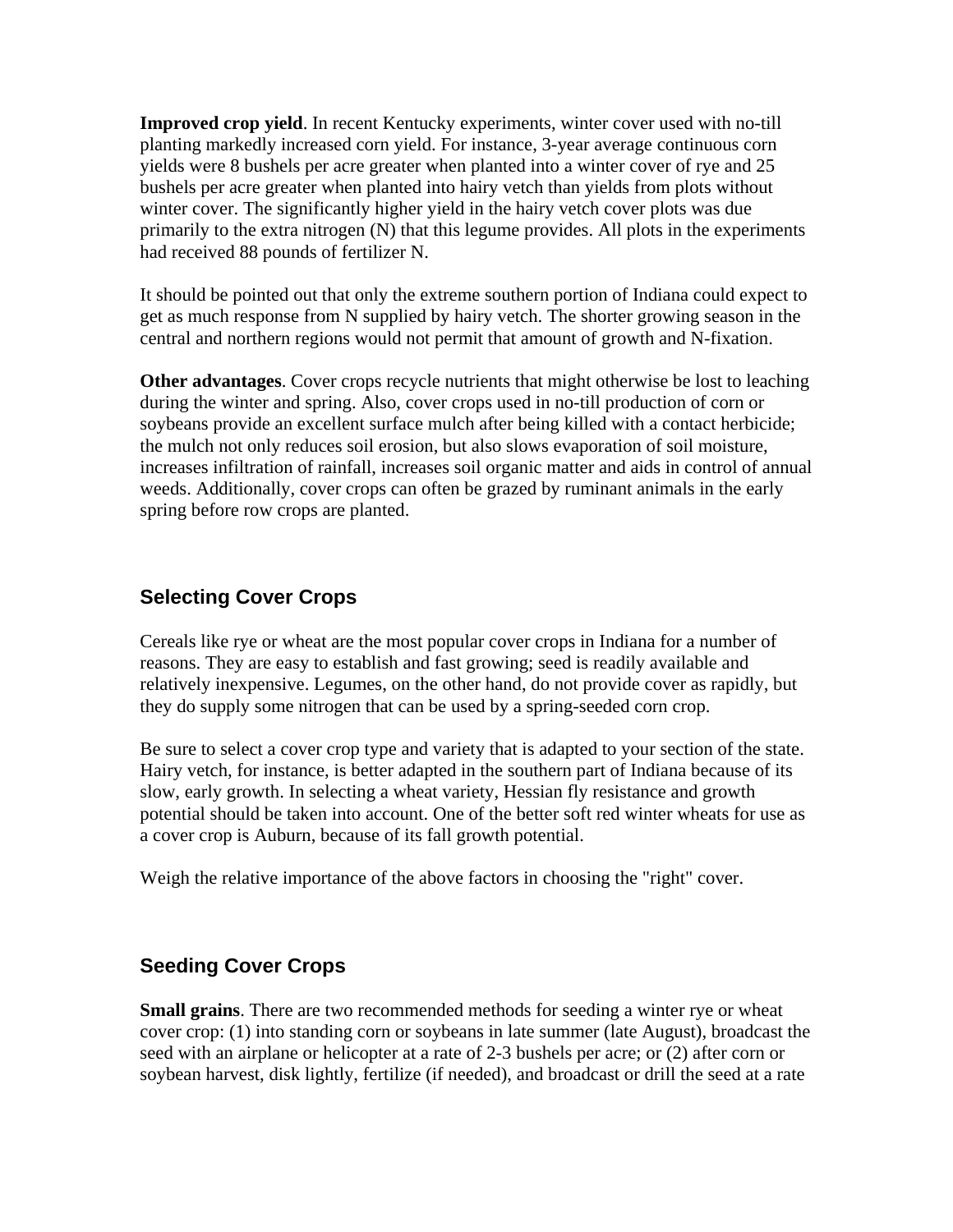of 1.5 bushels per acre. After beans, the disking step could be eliminated if heavy duty drills are used.

Aerial seeding is less work but more risky than drilling, because stands are highly dependent on late summer rainfall. If corn is to follow corn, planting a medium- or shortseason hybrid that can be harvested earlier will allow the cover crop to get better established before winter; this is a more important consideration in the northern half of the state.

**Legumes**. Generally, hairy vetch should be drilled or broadcast onto a disked seed bed at a rate of 30-40 pounds per acre. Aerial seeding of a legume on untilled land is just too risky in too many years. Also, legume seed should be inoculated before seeding with the proper species of rhizobia bacteria for N-fixation.

# **Fertilizing Cover Crops**

The phosphorus and potassium soil test levels required for high yields in a continuous corn or corn-soybean rotation should adequately meet the needs of any winter cover crop. To insure rapid growth of wheat or rye, it would be well to incorporate 30-40 pounds of nitrogen at disking. Soil pH should be kept around 6.6 if growing a legume cover.

### **Weed Control in Cover Crops**

Weeds are usually not a major problem with a fall-seeded winter cover crop. In fact, a well-established, uniform cover will suppress weed growth in the spring. However, if you have a serious perennial weed problem, try to control it with an appropriate herbicide before seeding the cover crop.

Residual carry-over of row-crop herbicides can slow cover crop establishment, particularly in corn fields where a high rate of triazine herbicide like Atrazine had been used. In those situations, rye should be used instead of wheat, because it is much more tolerant to triazine herbicides. Or consider substituting Bladex (a less persistent triazine) for part of the Atrazine if planning to grow a less triazine-tolerant cover crop.

### **Spring Management of Cover Crops**

For maximum soil and moisture conservation and tilth improvement benefits from a cover crop, delay as long as possible killing or plowing it under in the spring. To gain the greatest advantage, kill it with a contact herbicide at planting time or a few days before, then no-till corn or soybeans into the killed sod.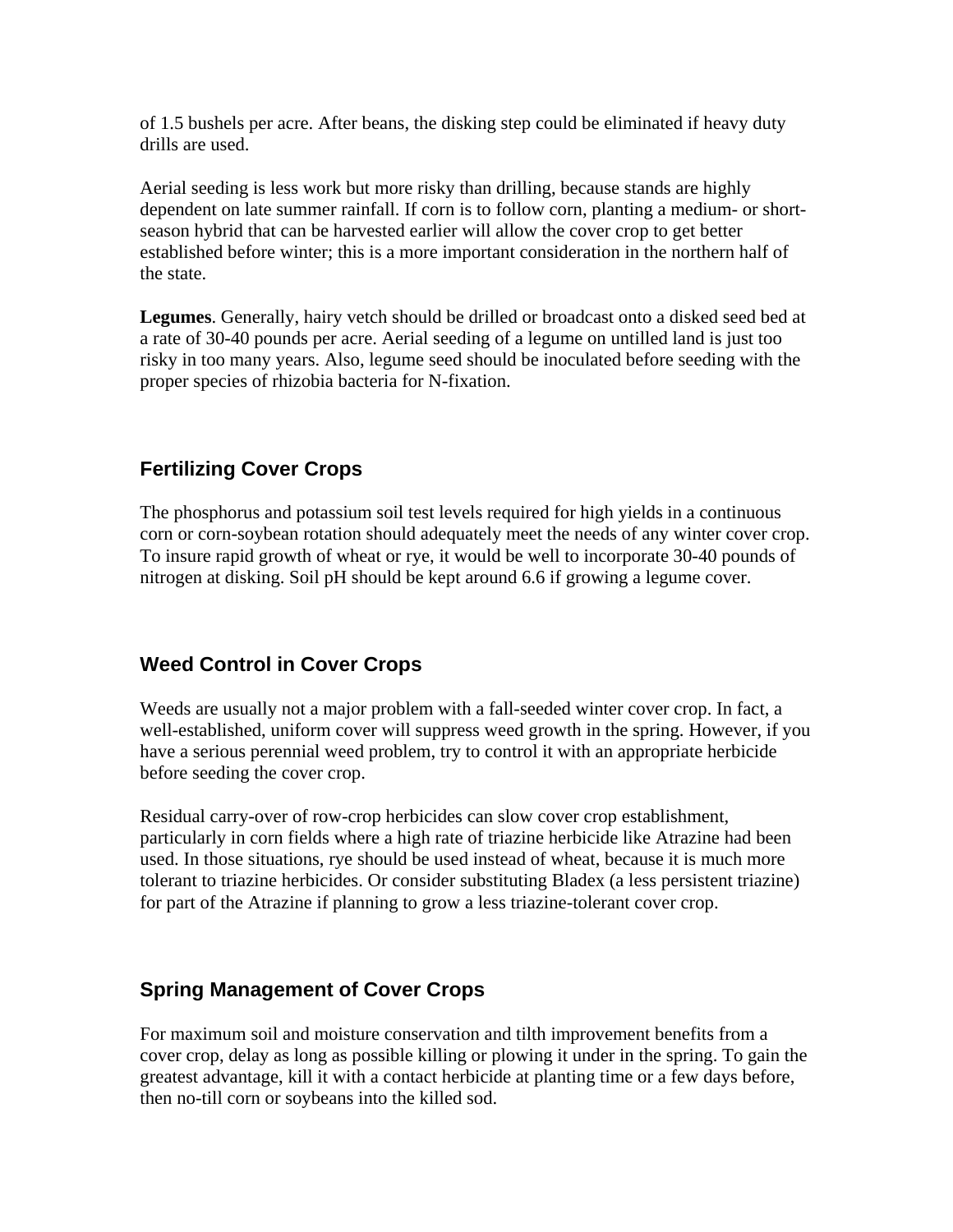Sometimes rye as a cover crop can get too rank and be difficult to plant into. In this situation, use a contact herbicide to kill it when 18-24 inches tall, but leave it stand. Mowing would cause too great a penetration problem for the no-till coulter. If corn is planted late in the season, wheat or hairy vetch may be preferable to rye; if planted early, rye would be preferred.

If you no-till into a killed cover crop, be alert for increased rodent and insect problems, especially an armyworm infestation when no-tilling into grass cover.

#### **Economics of Cover Crops**

Likely costs for seeding and managing a winter cover crop include: disking; drilling or aerial seeding; purchasing seed; and purchasing and applying nitrogen for rye or wheat, and a contact herbicide if no-till planting. At 1982 prices, some typical per-acre costs might be as follows:

| Disking          | $$5.25$ (custom rate)        |
|------------------|------------------------------|
| Drilling         | 5.50 (custom rate)           |
| Aerial seeding   | 5.00 (custom rate)           |
| Rye seed         | $10.00$ (2 bu. @ \$5)        |
| Hairy vetch seed | $24.50$ (35 lb. @ \$0.70)    |
| Nitrogen         | $6.00$ (30 lb. @ \$0.20)     |
| Paraquat         | $12.00$ (2 pt. + surfactant) |

Using the above, total costs for a cover crop, including contact herbicide, should be in the \$33-\$39-per-acre range (more, if hairy vetch is used). However, offsetting that somewhat is the nitrogen value of the cover crop--e.g., \$16-per-acre for vetch (80 lb. @ \$0.20) or \$2 for rye (10 lb. @ \$0.20).

Even ignoring the N add-back, a cover crop usually more than pays for itself in increased production of the row crop that follows. Research studies usually show at least a 10 percent increase in yield when switching to well-managed no-till sod planting on drouthy or erosive soils. At a 100-bushels-per-acre yield level, that could add \$30-per-acre to gross profit  $(10 \text{ bu.} \text{ @ } $3)$ .

#### **Summary**

Too much of Indiana's cropland is losing too much soil through erosion to maintain its future productivity. To adequately protect our soils resource, the practice of using winter